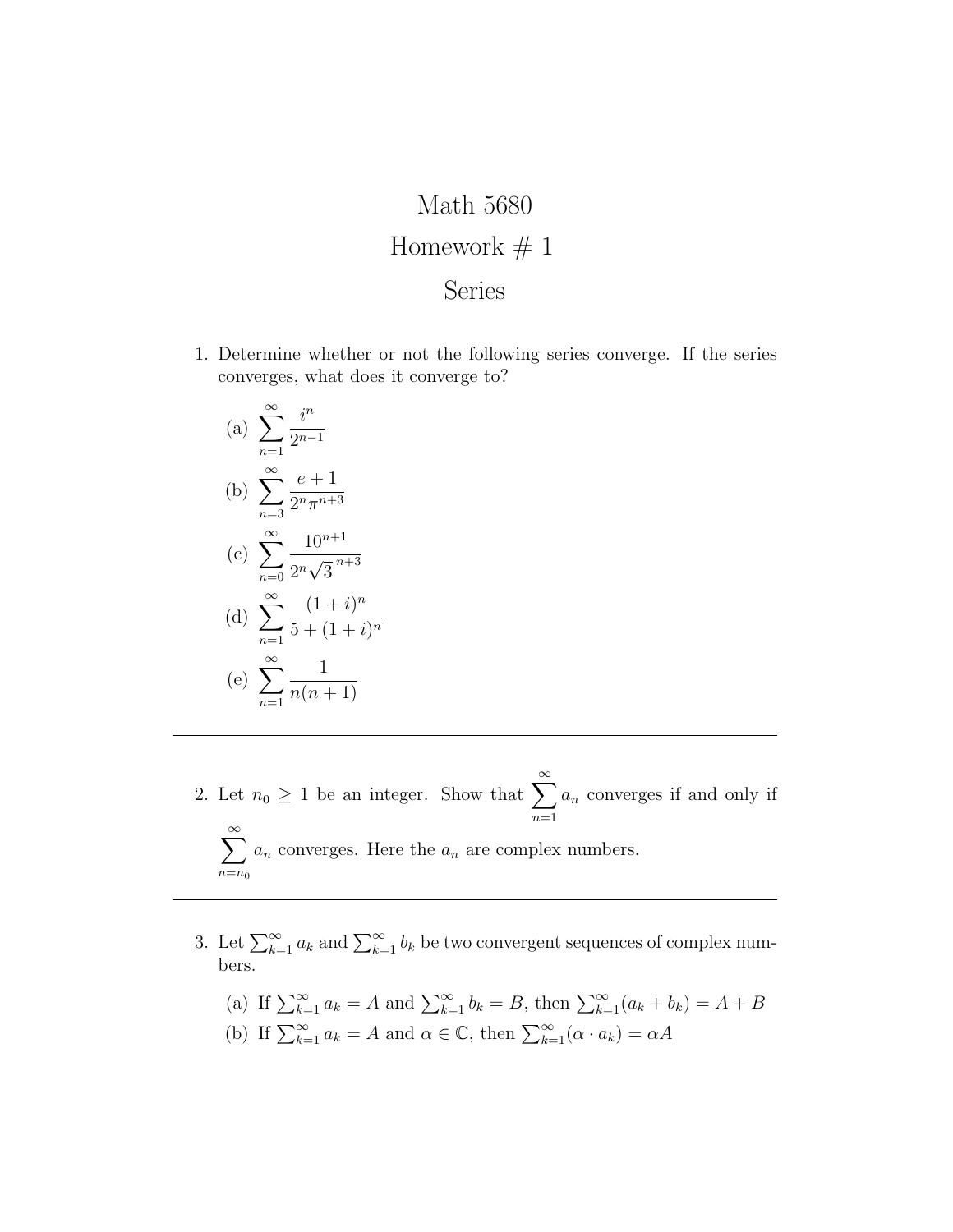4. (Cauchy Criterion for series) Let  $\sum_{k=1}^{\infty} a_k$  be a series of complex numbers. Prove:  $\sum_{k=1}^{\infty} a_k$  converges if and only if for every  $\epsilon > 0$  there is an  $N > 0$  such that if  $n \geq N$  then

$$
\left|\sum_{k=n+1}^{n+p} a_k\right| < \epsilon
$$

for all  $p = 1, 2, 3, 4, \ldots$ 

- 5. (Comparison Test) Let  $\sum_{k=1}^{\infty} a_k$  and  $\sum_{k=1}^{\infty} b_k$  be sequences of positive real numbers. Suppose further that  $0 < a_k \leq b_k$  for all k.
	- (a) Prove: If  $\sum b_k$  converges then  $\sum a_k$  converges.
	- (b) Prove: If  $\sum a_k$  diverges then  $\sum b_k$  diverges.
- 6. Determine whether or not the following series converges. Does it converge absolutely?

(a) 
$$
\sum_{n=1}^{\infty} \sin(\pi i^n)
$$
  
\n(b) 
$$
\sum_{n=1}^{\infty} \frac{1 + (-i)^n}{n^2}
$$
  
\n(c) 
$$
\sum_{n=1}^{\infty} z^n
$$
 where  $z \in \mathbb{C}$  and  $|z| < 1$   
\n(d) 
$$
\sum_{n=1}^{\infty} z^n
$$
 where  $z \in \mathbb{C}$  and  $|z| \ge 1$